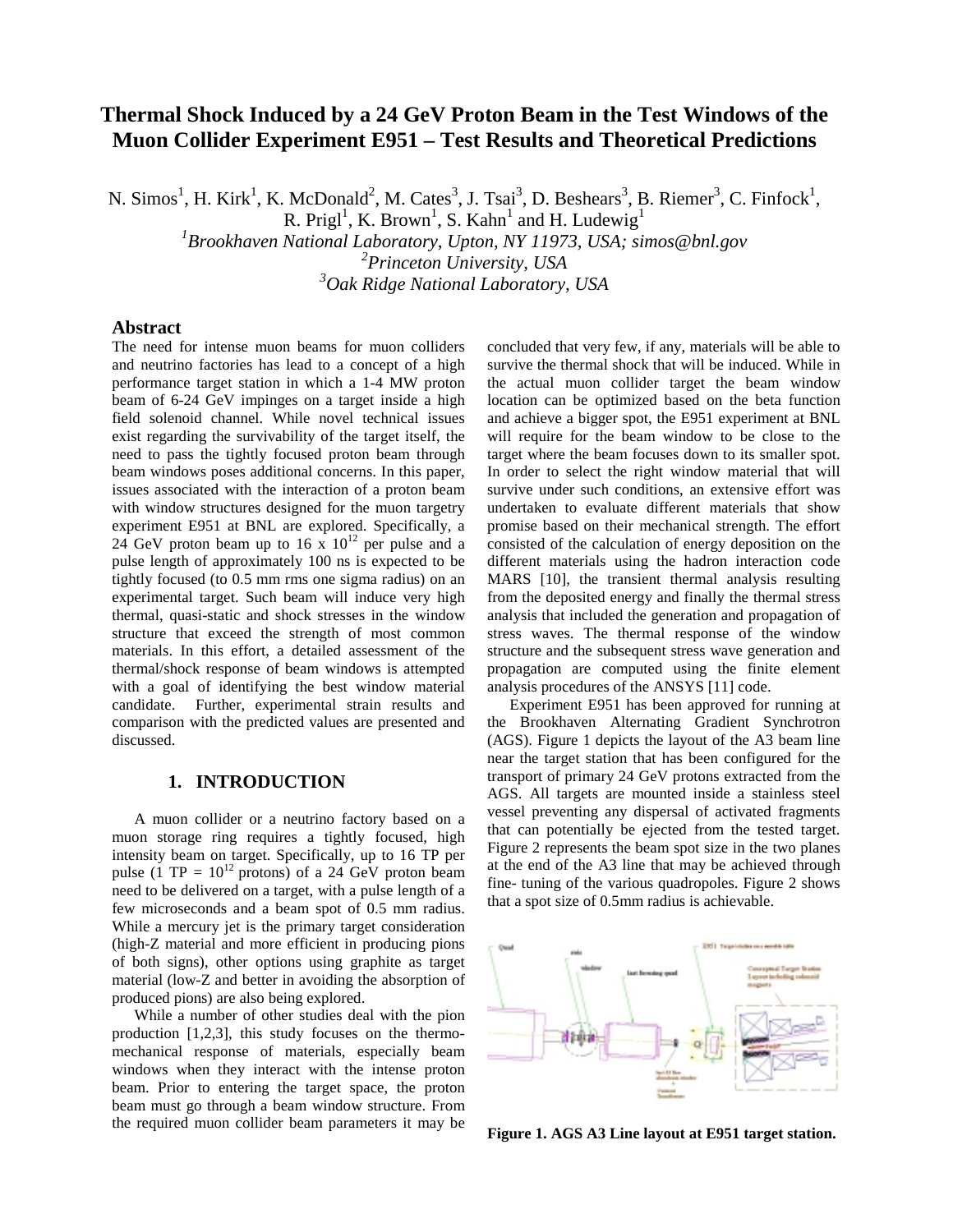#### **2. THERMOELASTIC THEORY**

Consider a thin window structure of radius R and thickness h intercepting an energetic, focused proton beam of Gaussian profile. Energy is deposited in the material with radial symmetry about the window center while some variation of energy deposited is expected to be present, no matter how thin the window, through the thickness h.

In evaluating the thermoelastic equation of motion in the beam window it is assumed that the thermal expansion is isotropic and the effects of heat conduction on the dynamics are neglected. Further, as first approximation, no attenuation of the acoustic pulse is accounted for even though some fraction of the energy is dissipated in the material. It is also assumed throughout that the energy deposited in the window material is immediately converted to thermal energy. As noted in [6] this is a very good approximation given that the acoustic relaxation time is of the order of ns whereas "thermalization" times, at least in metals are of the order of  $10^{-11}$  secs.

Based on the above considerations, the issue to address is how does a thin window structure respond as it intercepts a fast and intense proton pulse. While "thermalization" is assumed to take place instantly, thus generating a quasi-static state of stress in the affected zone, the acoustic relaxation time still plays a role in defining both the generation and the level of thermal shock stresses. Specifically, the amplitude of the stress waves emanating from the "heated" zone depends on the relation between the rate of energy deposition (pulse length) and the acoustic relaxation time (time required for an acoustic wave to traverse the region of energy deposition). If the time of energy deposition is smaller than the acoustic relaxation, the amplitude of the stress wave will be maximal. If the opposite is true, then the stress amplitude will be reduced based on the ratio of the two characteristic times.

While the above considerations define the response of the thin window in the radial sense of stress wave generation and propagation, the most important consideration in assessing its survivability is the thermoelastic response through the window thickness. As the affected zone is thermalized in the cylindrical volume between the two surfaces, stress waves initiate at each of the surfaces and travel toward the opposite surface. The governing principle is basically a 1-D response similar to the response of a heated 1-D rod with free edges.

To demonstrate the severity of the beam-window interaction under such tight focusing, the thermal stress induced in a 10-mil thick stainless steel window by the beam of the required parameters (24 GeV, 16 TP, 0.5 mm rms sigma and 100 ns pulse length) is estimated. Figure 3 shows the temperature rise in the stainless steel

window as a result of a single pulse. The peak von Mises stresses in the window material, occurring at beam center and mid-thickness, approaches 2500 MPa which is more that twice the yield and ultimate strength of the material. According to this prediction such window will not be able to survive a single pulse let alone multiple pulses. Shown in Figure 4 is the "ringing" regime that follows the energy deposition. The peak von Mises stress occurs within the window thickness some time between the initiation of the pulse and the time required for the sound to traverse the thickness for the first time.

Figure 5 graphically demonstrates the response of the heated zone by capturing the propagation and reflection of elastic waves through the thickness and out of the zone in a series of snap shots. Since energy is moving out of the region in the radial direction, the amplitude of the stress "ringing" through the thickness reduces in time. The impact on the window material, however, could be dramatic since a significant number of stress cycles of considerable amplitude can accumulate following a proton pulse. Figure 6 is a verification of the expected wave propagation through the thickness based on simulation of the process.



**Figure 2. Proton beam focusing at AGS A3 line for experiment E951**



**Figure 3. Temperature rise from a single pulse in a stainless steel window.**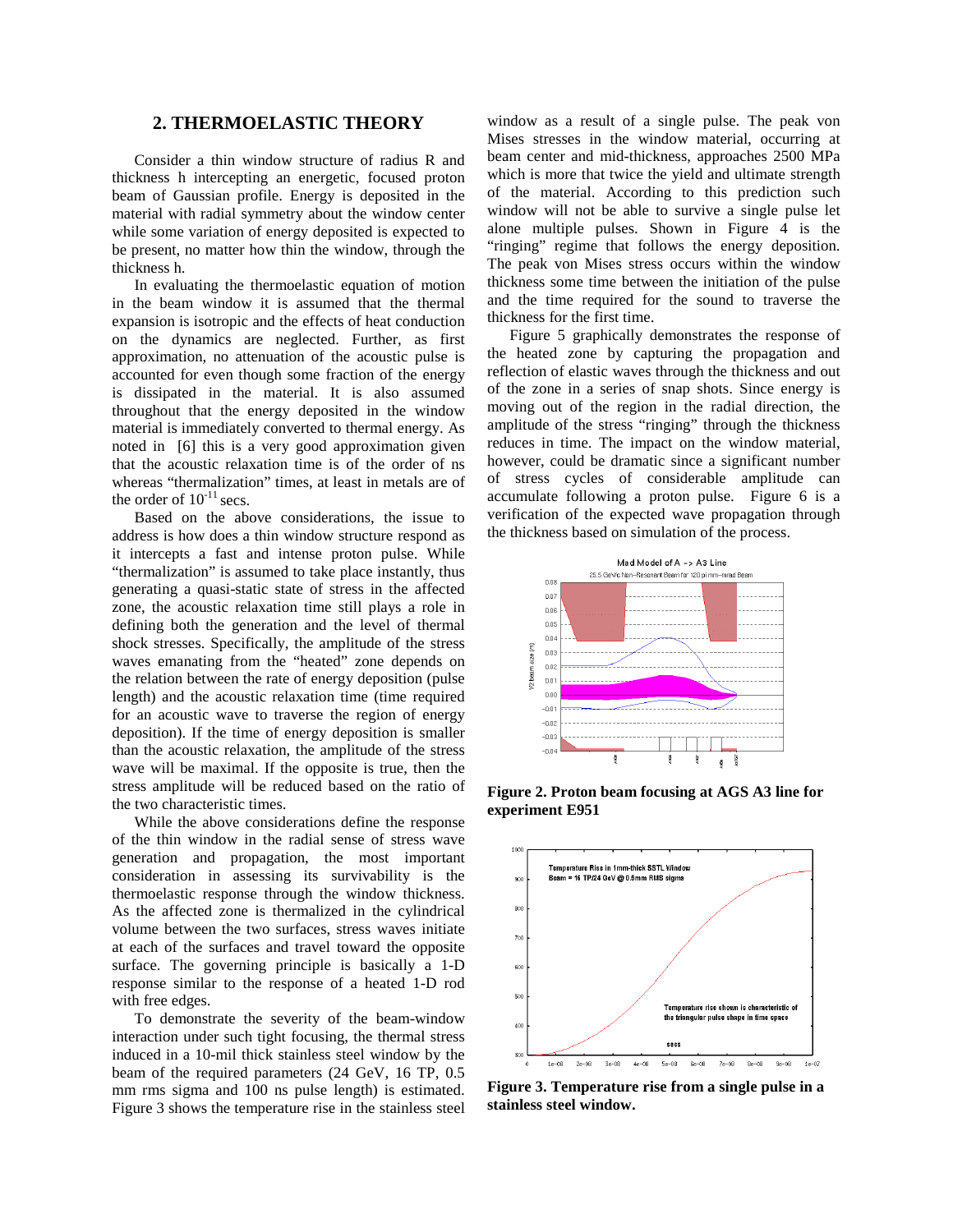

**Figure 4. von Mises stress in a stainless steel window intercepting a 24 GeV proton beam with 16 TP intensity and 0.5 mm radius beam spot**



#### **Figure 5: von Mises stress wave propagation following a proton pulse on an Inconel-718 window**

Initial estimates of energy deposition in various materials for a 24 GeV proton beam, 16 TP intensity, a beam spot down to 0.5 mm radius and a pulse length of approximately 100 ns painted a very bleak picture for most commonly used materials for beam windows. An additional concern, in bringing beam down the AGS A3 line, was the ability of existing aluminum windows to survive even though there were expected to see a larger spot (based on the beta function of the beam). Given the severity of the problem, an experimental set-up to study the response of window materials as part of the E951 muon targetry experiment was introduced. Four (4) different window materials were selected for testing in the beam line at AGS. Three of the materials, Inconel-718, Havar and Titanium alloy, showed promise of surviving the proton beam pulses. Their selection was based on material properties and extensive thermal shock predictions. Figure 7 shows von Mises stresses generated in a titanium alloy  $(6\%$  Al –  $6\%$  V). Under the required parameters of 24 GeV, 16 TP intensity and 0.5-mm rms spot, the stresses are below yield, thus making it a favorable candidate. Figure 8 presents similar results in a Havar window and shows that under such beam parameters the peak stresses are approaching the yield stress limit. Figure 9 addresses the level of stress anticipated in a thin aluminum window.



**Figure 6: Verification of "through-thickness" wave propagation using transient finite element analysis.**



**Figure 7: von Mises shock stresses in a Titanium alloy window. Minimum yield stress = 931 MPa**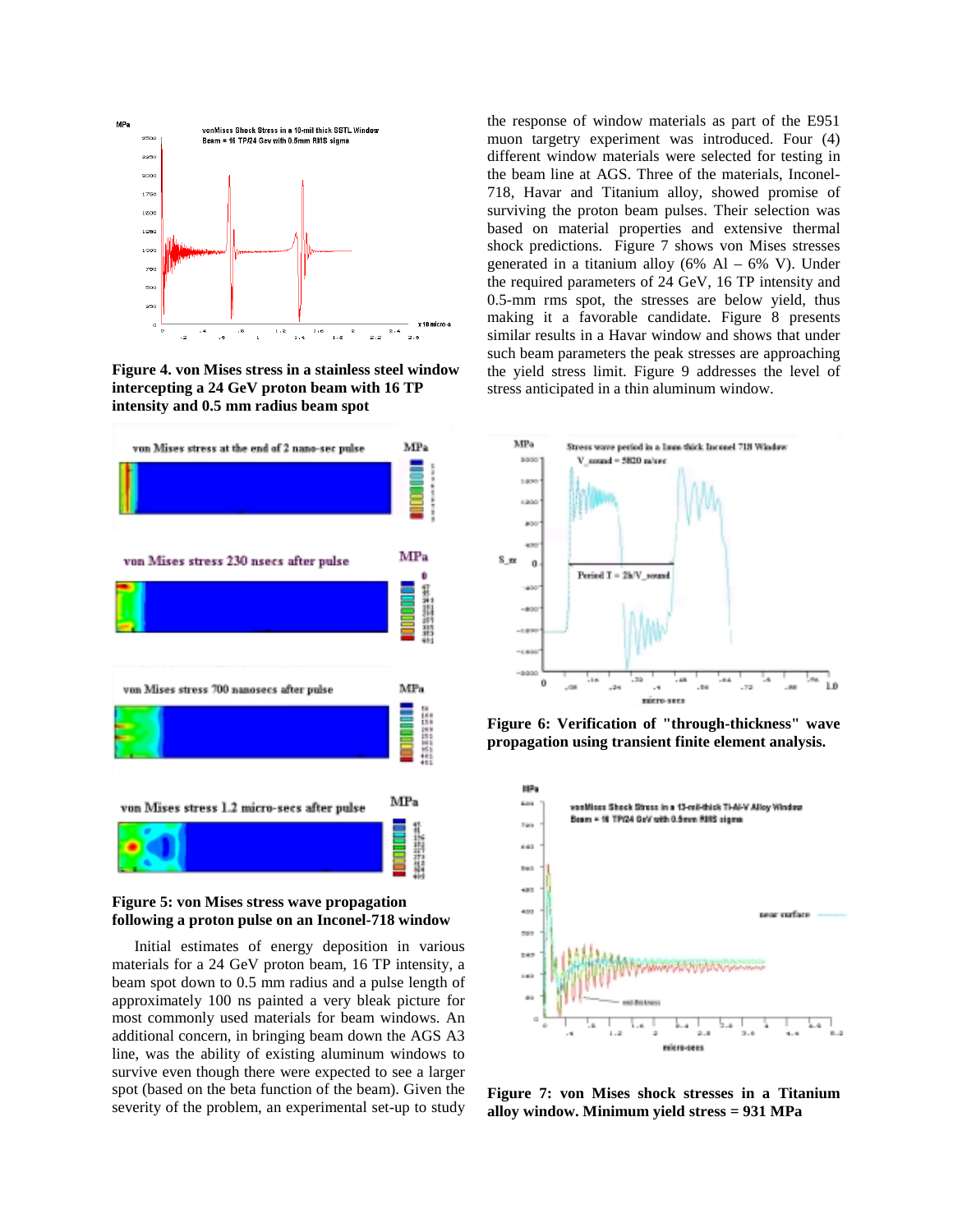

#### **Figure 8: von Mises shock stresses in a 9-mil thick Havar window from a 24 GeV, 16 TP and 0.5 mm radius beam. Material yield stress = 1940 MPa**

The fourth material selected is Aluminum (3000- Series). Based on the theoretical predictions, this window material could fail even if 6 TP are delivered on target. Given that at initial stages of E951 6 TP beam is more likely to be delivered and because of the proximity of this window material to the failure condition, experimental data associated with this material and its potential failure, would be very useful in benchmarking failure prediction.



**Figure 9: Shock von Mises stresses in an aluminum window similar to beam windows used in the AGS A3 line induced by a 24 GeV proton beam of intensity 16 TP and 1 mm radius beam spot**

Since the calculations show that the window thickness, in conjunction with the material acoustic velocity and the pulse structure and duration, has a dramatic effect on the peak stresses generated in the material, two (2) thicknesses (1-mm and 6-mm) of the Inconel-718 material were selected for study.

#### **2. E951 EXPERIMENT**

Figure 10 depicts the layout of the window test experiment. There are two parallel beam lines within the target enclosure. It all rests on a moving table such that both lines can be exposed to the proton beam. Shown in Figure 10 and in one of the lines is a set of double windows with vacuum in the space between the two plates. Each window is made of one of the selected experiment materials. The main goal is to make a quantitative assessment of window failure when it intercepts the proton beam. In other words, any loss of vacuum, which is continuously monitored, in the space between the double windows will indicate mechanical failure. Along the second beam line a set of single windows instrumented with fiber-optic strain gauges are placed. The details of the set-up and of the acquisition system are given in more detail in the following subsection.

#### *2.1 Strain Measurement Set-Up*

The goal of the strain experiment is to capture the radial strain at a specified distance from the beam spot location. While the governing shock stress in determining the safety of the window material is the von Mises stress at the center of the spot and through the material thickness, there is no measurable quantity in that orientation. However, by predicting the radial strain at a safe distance from the beam (minimize the radiation damage on the strain gauges), the whole stress tensor can be estimated. Figure 11 depicts the arrangement of four (4) fiber-optic strain gauges that were placed on the front surface of each of the tested windows. The strain gauges were designed around an interferometer and made by FISO Technologies Inc. The basic active element (cavity) consists of two mirrors facing each other. The acquired signal goes through custom-made filtering and at the end of the process a 500 kHz strain signal is deduced.



**Figure 10: Window test set-up at E951 experiment**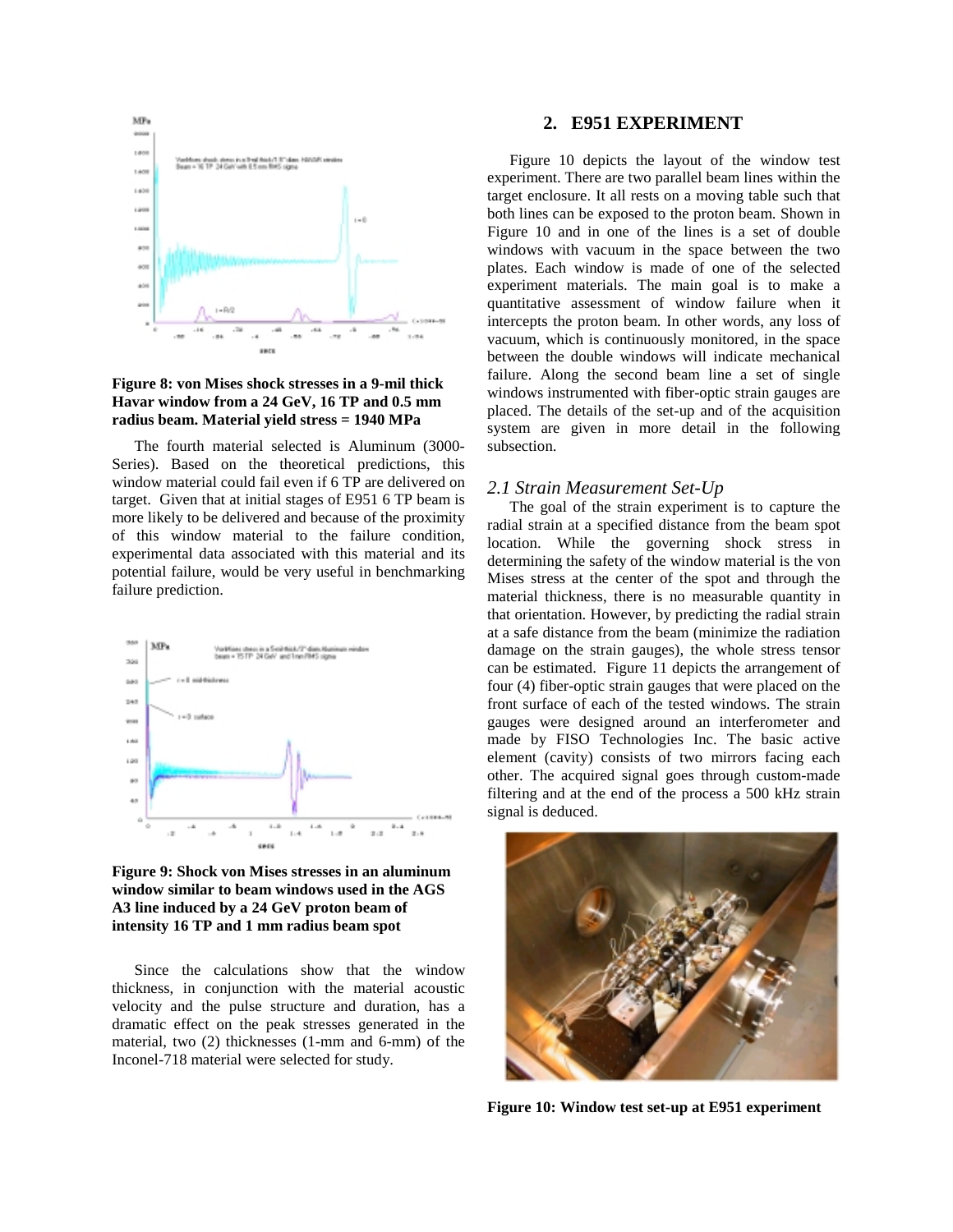The wavelength of the shock front (uncorrupted by reflections from a less than ideal window boundary) and the ability of recording system to capture it is vital to the analysis of strain amplitude and time structure.



#### **Figure 11: Schematic arrangement of the fiber-optic strain gauges in the test windows**

#### *2.2 Strain Measurements*

During the window tests of the E951 experiment a beam intensity of approximately 2.5 TP was delivered on target while the beam spot was approximately 1mm radius. The beam spot closely fit an ellipse rather than the circle that was assumed in the theoretical predictions. While the combination of beam intensity and spot was far from being critical for any of the windows, strain measurements that can be used to verify the predictions have been generated. Shown in Fig. 12 is the radial strain in one of the four gauges of the 10 mil aluminum window. The very first part of the record is the noise in the fiber-optic system. The arrival of the proton beam is indicated by the high frequency noise corruption of the signal. The arrival of the compressive wave at the active element of the gauge (approximately at 0.5-inch from center) is shown by the first dip. What follows is the arrival of the tensile wave phase at precisely the time that is expected.

Following the rapid thermalization of the affected material (within the beam spot) two waves are generated at the edge of the heated zone. One travels outward as a compressive wave and arrives at the strain gauge first (dip). The second wave travels toward the center of the beam spot as compressive, reflects at the center by changing sign, and travels outward as a tensile wave.

The remaining cycles represent reflections at the edge of the window and its center.

Figure 13 depicts the calculated strains for the same beam parameters but with a "true" round Gaussian profile. The agreement between experiment and theory is very good both in terms of amplitude and time structure.



**Figure 12: Radial strain measured in the 10-mil aluminum window and induced by a 24 GeV, 2.5 TP and approximately 1mm rms one sigma radius beam**



**Figure 13: Predicted strains (ANSYS) in the 10 mil aluminum window for 2.5 TP and 1mm radius beam**



**Figure 14: Comparison of measured strains between a 100 kHz and a 500 kHz processed strain signal in the vicinity of the arrival of the initial shock wave at mid-radius of the aluminum window**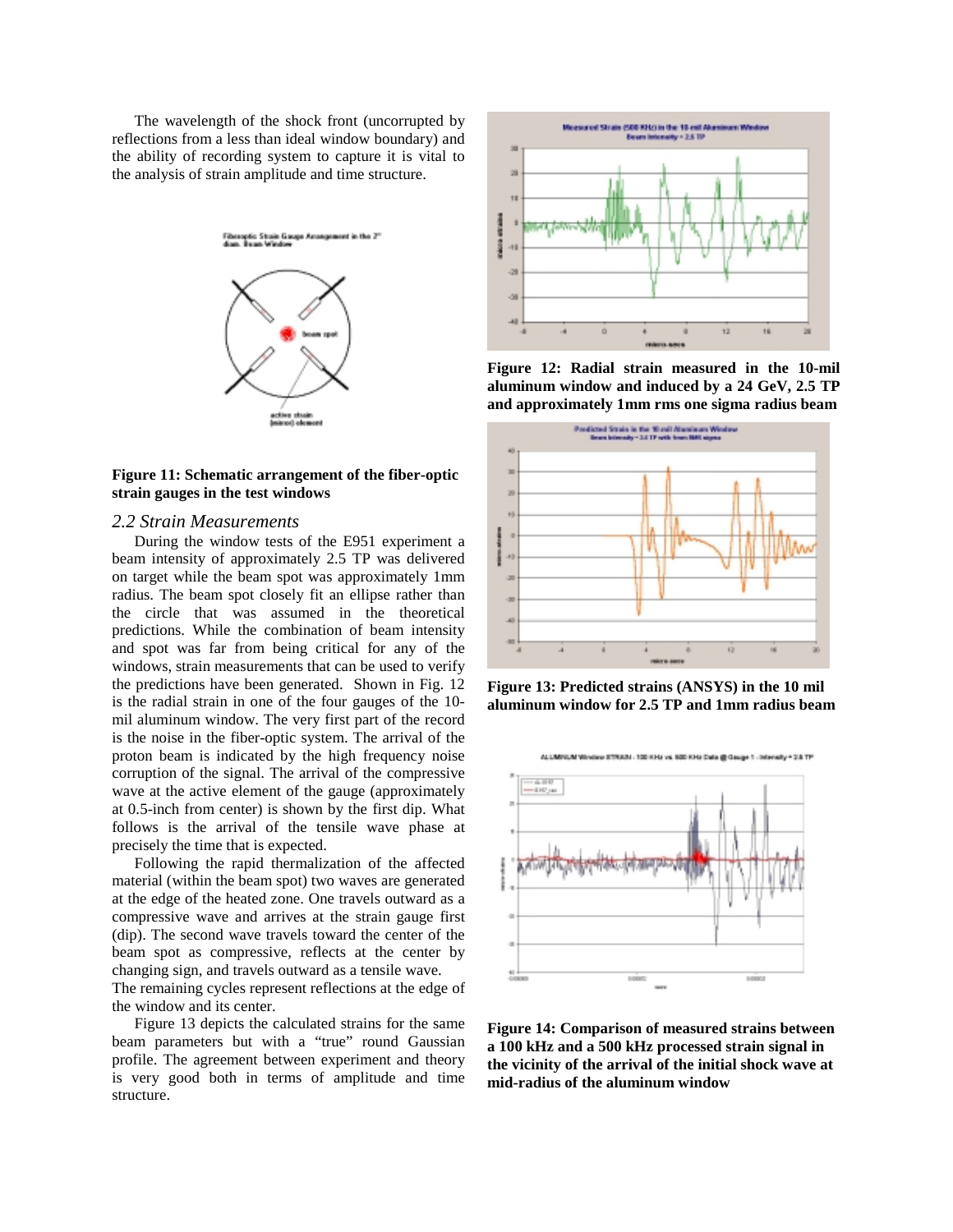Figure 14 depicts the recorded strain of the same gauge as seen from two bandwidths of the acquisition system. The stain record shows the arrival of the initial shock wave and some reflections of the pulse between the edge and the center of the window disk. Based on the AGS pulse structure, spot size and pulse length, it was assessed that the 100 kHz bandwidth was insufficient to record the stress pulse arrival at the strain gauge location. Indeed, Figure 14 clearly demonstrates that no signal was recorded by the acquisition system operating at this bandwidth. Not shown here is the complete record (up to 0.1 sec) which shows that overall response of the window dominated by lower frequencies is captured by both bandwidths.

Figure 15 shows the strain measurements at the same gauge in two back-to-back pulses with approximately the same beam intensity. The duplication of the response is a sign of stability in the measurements. However, it should be noted that fiberoptic strain signal is very sensitive to the beam arrival and the ensuing flux of photons (shown as high frequency bunch at the start of the record and sharp peaks in the transient response). A filtering effort is under way to "clean" the records from the inherent and induced noise.



**Figure 15: Strain measured in aluminum window in back-to-back pulses of similar intensity**



**Figure 16: Cross Correlation of signals recorded by different gauges of the same window to assess the position of the pulse relative to the strain gauges.**

An additional source of discrepancy is the actual position of the beam with regard to the four gauges. A beam shift toward one of them will alter the strain measurements by inducing higher strains in the closest gauge. To estimate the "true" position of the beam, a cross-correlation process (typical results shown in Figure 16) of the gauge signals has been introduced that, in first order, indicates the relative arrival of the signal. In Figures 17 & 18 the measured and predicted strains in the 1mm-thick Inconel-718 window are shown. It should be noted that based on the "preliminary" analysis and comparison of experimental to theoretical results, it has been observed that the thicker the window gets the higher the deviation between the two.

In Figure 19 the strain recorded in the 6mm-thick window are shown. As expected, the "thickness" effect becomes more prominent in that there is presence of surface waves that have been enabled to form and propagate as well as delayed reflections from the opposite surfaces. Figure 20 depicts the theoretical predictions in the same window but with a Gaussian spot at the center of the window. It is evident that general characteristics of the response are predicted quite well. Lastly, in Figure 21 the recorded strains from back-to-back pulses are shown for the thin Havar window demonstrating the stability of the acquisition system.



**Figure 17: Recorded strain in 1mm Inconel window**



**Figure 18: Predicted strain in 1mm Inconel window**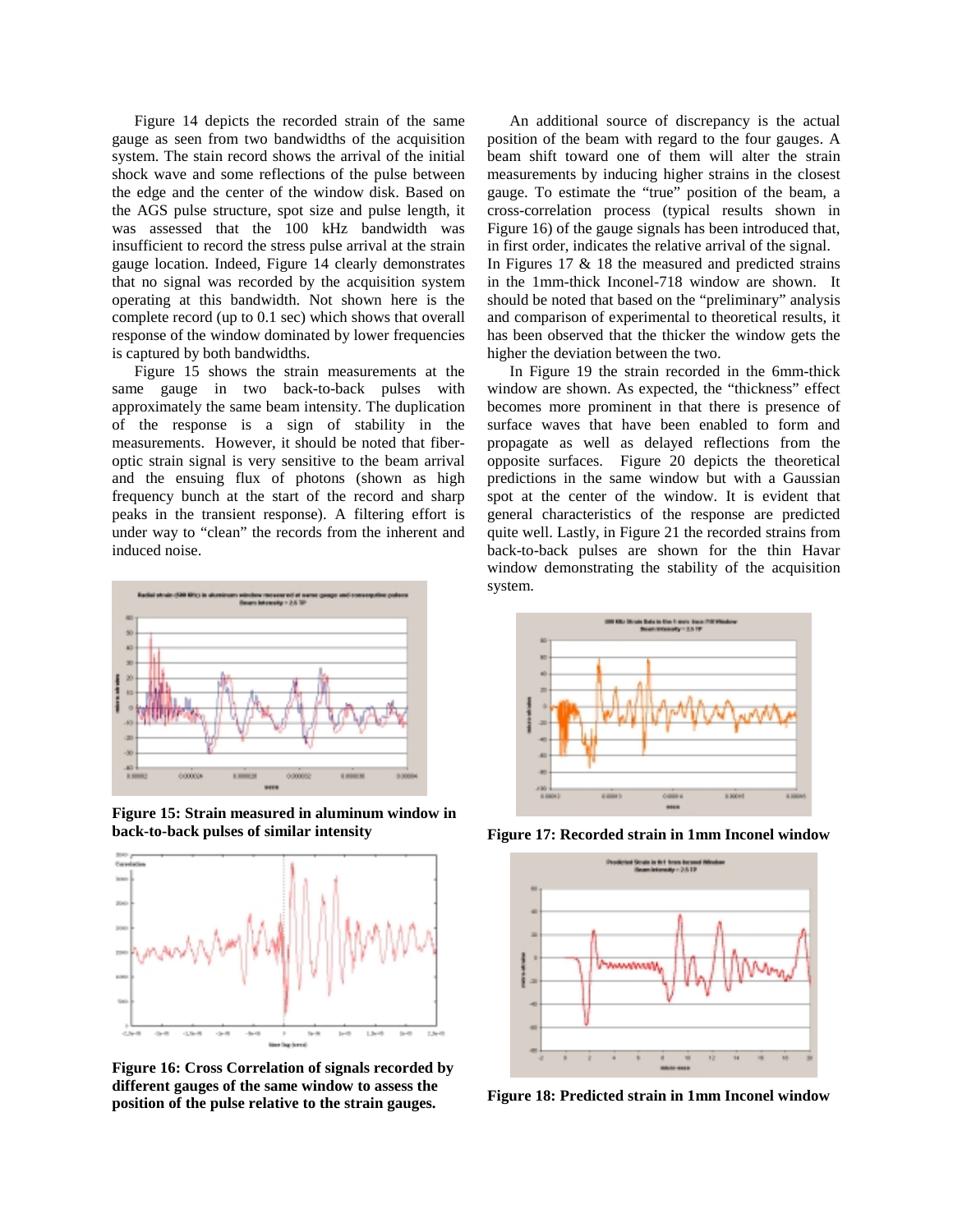

**Figure 19: Recorded strain in a 6-mm Inconel window by two strain gauges 180 deg apart. Also shown is the recorded signal by the 100 kHz bandwidth sensor.**

## **3. SUMMARY**

As part of the R&D program of the Neutrino Factory and Muon Collider Collaboration on targetry, BNL experiment E951 has been conducted in the spring of 2001. The broad goal of E951 was to provide a facility that can test all the major components of a liquid or solid targets in intense proton pulses and in a 20 Tesla magnetic field. The completed first phase of E951 focused on the interaction of intense proton pulses with targets and beam windows in zero magnetic field.

This first phase of the targetry experiment E951 provided the opportunity to test, in addition to targets, window structures that are integral part of any target system and normally experience similar shock conditions. What has been deduced, so far, from the experimental/theoretical results are the following:

- Good agreement is seen in strains of thin windows. This implies that the energy deposition estimated by the neutronic code calculations agrees with the energy left in the material by the beam. It should be noted that in this first phase of data post-processing and comparison, no material damping has been introduced in the theoretical predictions. Subsequent analyses with energy dissipation considerations would help the agreement both in terms of amplitude and pulse shape and dispersion even further
- Because of the lower than anticipated intensity and larger beam spot, the failure conditions for the weakest window (aluminum) were never approached
- The thicker the window, the more difficult it is to predict amplitudes and structure of the signal due to multiple wave phases and reflection
- Given the nature of shock waves in the materials, a further increase in the measuring system bandwidth is desirable



**Figure 20: Predicted strains in the 6mm-thick Inconel 718 window**



**Figure 21: Recorded strains in back-to-back pulses in an 11mil-thick Havar window**

## **ACKNOWLEDGMENTS**

Work performed under the auspices of the U.S. Dept. of Energy.

## **REFERENCES**

- [1] M. Zisman, Status of Neutrino Factory and Muon Collider R&D, PAC2001, WOAB008, 2001
- [2] S. Osaki et al., eds., Feasibility Study-II of a Muon Based Neutrino Source, 2001, [http://www.cap.bnl.gov/mumu/studyii/FS2](http://www.cap.bnl.gov/mumu/studyii/FS2-report.html) [report.html](http://www.cap.bnl.gov/mumu/studyii/FS2-report.html)